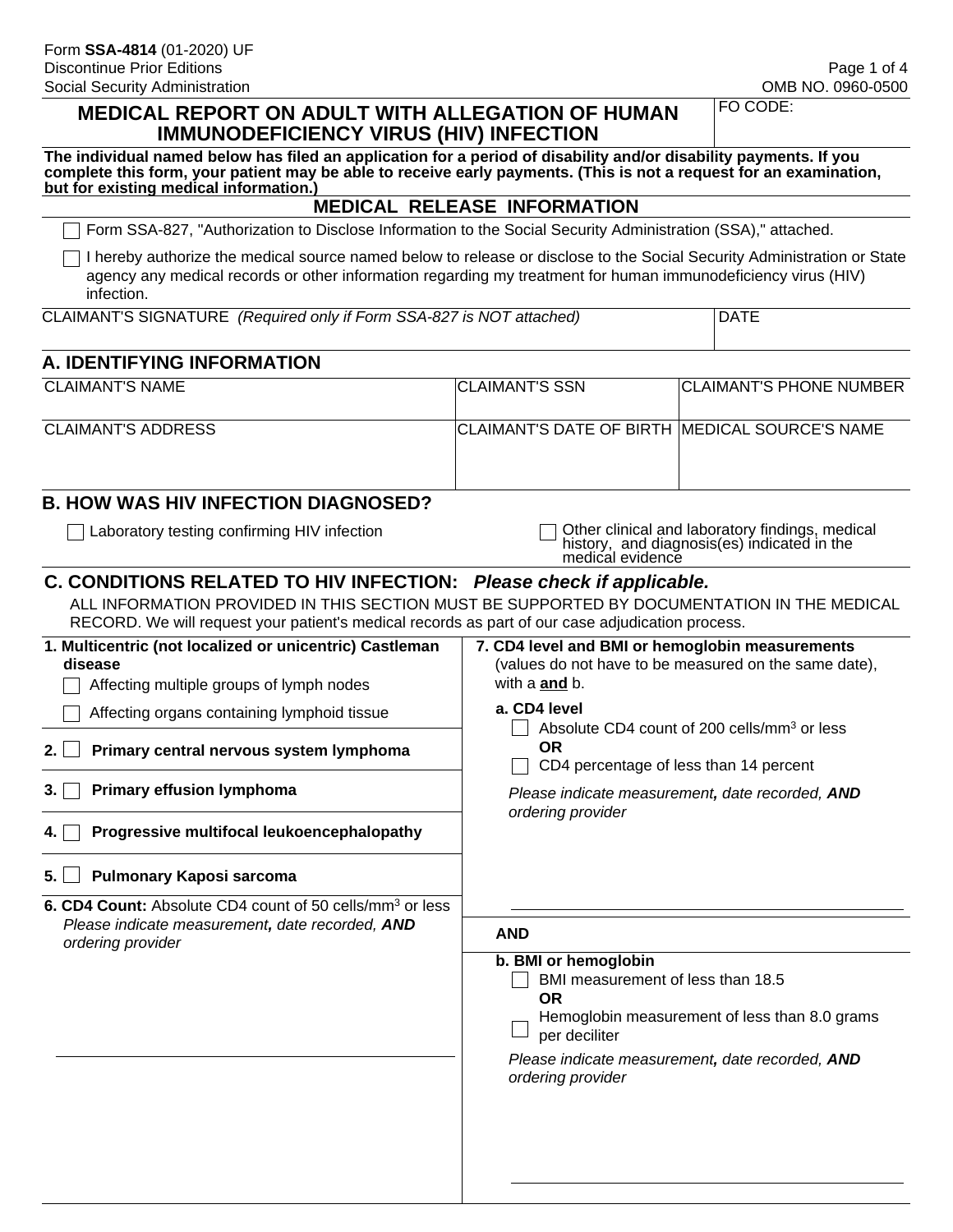**8. Complication(s) of HIV infection requiring at least three hospitalizations within a 12-month period and at least 30 days apart.** Each hospitalization must last at least 48 hours, including hours in a hospital emergency department immediately before the hospitalization. Complications of HIV infection may include infections (common or opportunistic), cancers, and other conditions.

| Complication of HIV Infection | Date of<br>Hospitalization   | <b>Duration</b> | Name of Hospital           |
|-------------------------------|------------------------------|-----------------|----------------------------|
| Example: Diarrhea             | Example:<br>December 2, 2015 | Example: 2 days | Example: Memorial Hospital |
|                               |                              |                 |                            |
|                               |                              |                 |                            |
|                               |                              |                 |                            |

**D. REMARKS:** *(Please use this space to provide any other comments you wish about your patient.)*

**E. MEDICAL SOURCE'S NAME AND ADDRESS** *(Print or type)* **TELEPHONE NUMBER** 

(Include Area Code)

**DATE** 

I declare under penalty of perjury that I have examined all the information on this form, and on any accompanying statements or forms, and it is true and correct to the best of my knowledge. I understand that anyone who knowingly gives a false statement about a material fact in this information, or causes someone else to do so, commits a crime and may be subject to a fine or imprisonment.

#### **F. SIGNATURE AND TITLE (e.g., physician, R.N.) OF PERSON COMPLETING THIS FORM**

| <b>FOR</b>                    | FIELD OFFICE DISPOSITION:                      |
|-------------------------------|------------------------------------------------|
| <b>OFFICIAL</b><br><b>USE</b> | DISABILITY DETERMINATION SERVICES DISPOSITION: |
| <b>ONLY</b>                   |                                                |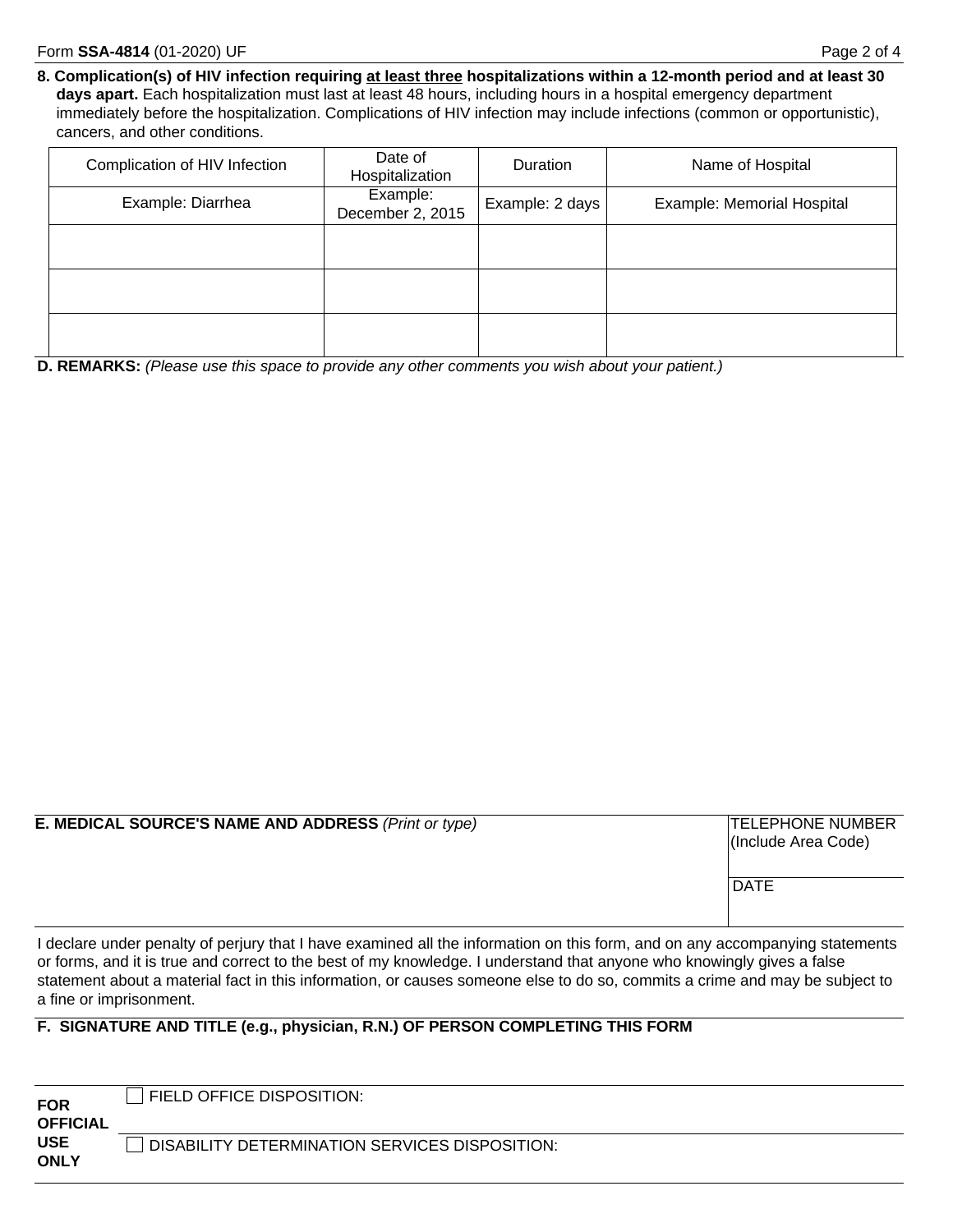# **MEDICAL SOURCE INSTRUCTION SHEET FOR COMPLETION OF ATTACHED SSA-4814 (Medical Report On Adult With Allegation Of Human Immunodeficiency Virus (HIV) Infection)**

Your patient, identified in section A of the attached form, has filed a claim for Supplemental Security Income disability payments based on HIV infection. **MEDICAL SOURCE**: Please detach this instruction sheet and use it to complete the attached form.

# **1. PURPOSE OF THIS FORM:**

**IF YOU COMPLETE AND RETURN THE ATTACHED FORM PROMPTLY, YOUR PATIENT MAY BE ABLE TO RECEIVE PAYMENTS WHILE WE ARE PROCESSING HIS OR HER CLAIM FOR ONGOING DISABILITY PAYMENTS.** This is not a request for an examination. At this time, we simply need you to fill out

this form based on existing medical information. The State Disability Determination Services will contact you later to obtain further evidence needed to process your patient's claim.

# **2. WHO MAY COMPLETE THIS FORM:**

A physician, nurse, or other member of a hospital or clinic staff, who is able to confirm the diagnosis and severity of the HIV disease manifestations based on your records, may complete and sign the form.

### **3. MEDICAL RELEASE:**

An SSA medical release (an SSA-827) signed by your patient should be attached to the form when you receive it. If the release is not attached, the medical release section on the form itself should be signed by your patient.

# **4. HOW TO COMPLETE THE FORM:**

- If you receive the form from your patient and section A has not been completed, please fill in the identifying information about your patient.
- You may not have to complete all of the sections on the form.
- **ALWAYS COMPLETE SECTION B.**
- **COMPLETE SECTION C, IF APPROPRIATE** . If you complete at least one of the items in section C, go to section D.
- **COMPLETE SECTION D IF YOU WISH TO PROVIDE COMMENTS ON YOUR PATIENT'S CONDITION(S).**
- **ALWAYS COMPLETE SECTIONS E AND F. Note:** This form is not complete until it is signed.

# **5. HOW TO RETURN THE FORM TO US:**

- Mail the completed, signed form, as soon as possible, in the return envelope provided.
- If you received the form from your patient without a return envelope, give the completed, signed form back to your patient for return to the SSA field office.